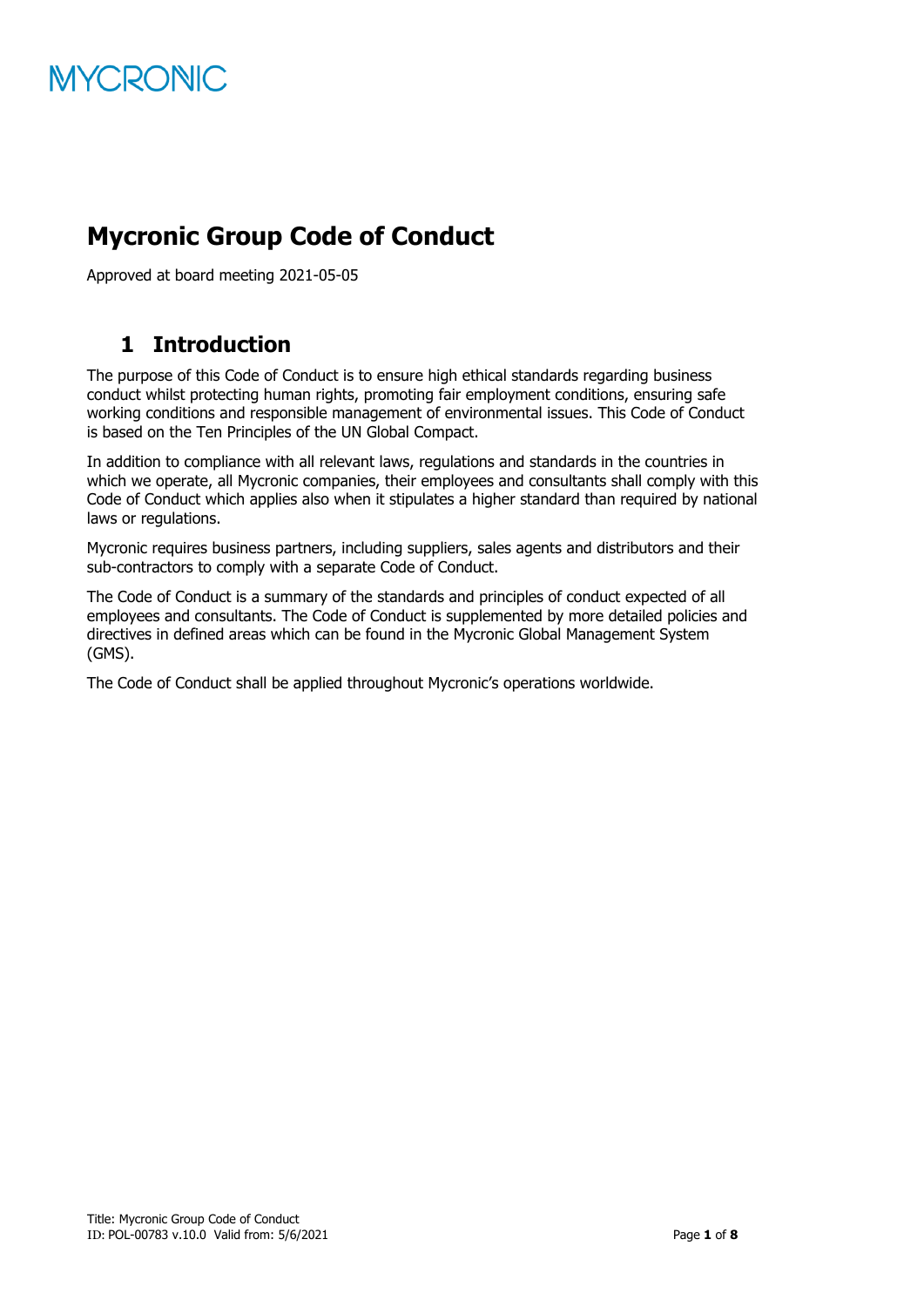# **MYCRONIC**

# <span id="page-1-0"></span>**Contents**

| 1   |      |                                                                      |  |
|-----|------|----------------------------------------------------------------------|--|
|     |      |                                                                      |  |
| 2.  |      |                                                                      |  |
| 3.  |      |                                                                      |  |
| 4.  |      |                                                                      |  |
|     | 4.1. |                                                                      |  |
|     | 4.2. |                                                                      |  |
|     | 4.3. |                                                                      |  |
|     | 4.4. |                                                                      |  |
|     | 4.5. |                                                                      |  |
|     | 4.6. |                                                                      |  |
|     | 5.   |                                                                      |  |
|     | 5.1. | Anti-Corruption, Anti-Bribery, Anti-Trust and Anti-Money Laundering5 |  |
|     | 5.2. |                                                                      |  |
|     | 5.3. |                                                                      |  |
|     | 5.4. |                                                                      |  |
|     | 5.5. |                                                                      |  |
|     | 5.6. |                                                                      |  |
|     | 5.7. |                                                                      |  |
|     |      |                                                                      |  |
|     | 6.1. |                                                                      |  |
|     | 6.2. |                                                                      |  |
|     | 6.3. |                                                                      |  |
| 7.  |      |                                                                      |  |
| 8.  |      |                                                                      |  |
| 9.  |      |                                                                      |  |
| 10. |      |                                                                      |  |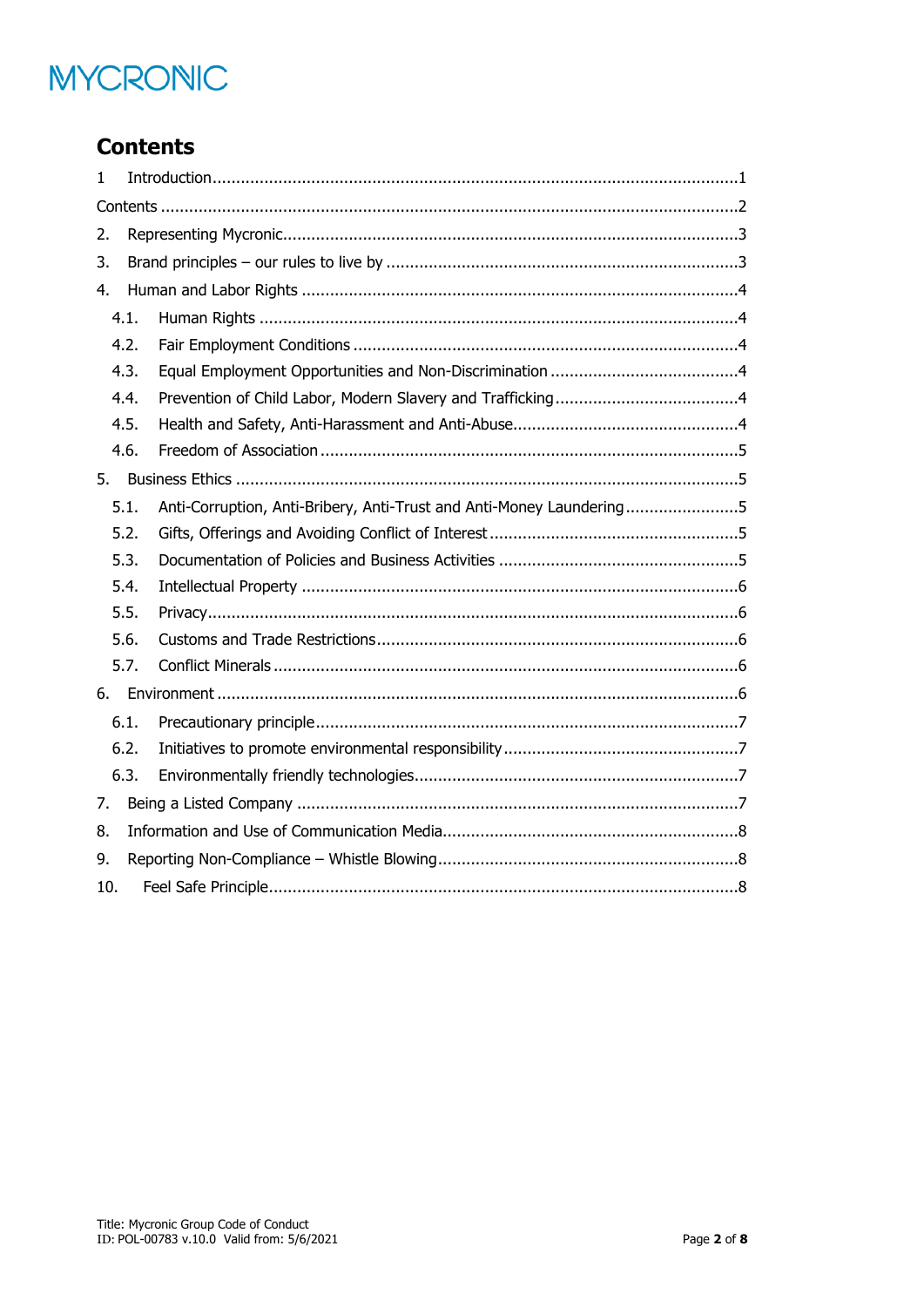

### <span id="page-2-0"></span>2. **Representing Mycronic**

Mycronic employees and consultants have an important role in maintaining Mycronic's reputation as a highly trustworthy and professional company to be proud of.

Acts in violation of the Code of Conduct is likely to damage Mycronic's reputation and may lead to legal action against the company and its representatives. It may also be a breach of the terms of employment, which is based on confidence and loyalty.

Mycronic employees and consultants might be confronted with complex situations where the Code of Conduct does not give a clear answer, if so the matter shall be discussed with the nearest superior or HR department.

All work-related issues or concerns may always be raised with the nearest manager, preferably as soon as possible after they arise. The employees shall also feel free to raise the issue with the manager's manager or a Human Resources manager. It is also possible to report anonymously through Mycronic's whistleblowing system (see Section 9).

In the following, each time the expression "Mycronic" is used, it is all employees' and consultants' responsibility to observe the identified undertaking and act accordingly at all times.

# <span id="page-2-1"></span>3. **Brand principles – our rules to live by**

Mycronic company brand principles interacts with the Code of Conduct and governs Mycronic's way of working.

Proactive, customer centric approach

- Strengthen relationships by being open, transparent and sharing knowledge
- Stay curious and ask questions
- Know what value means to every customer and deliver on it
- Keep promises

Dynamic, people centric culture

- Encourage innovation, development and personal growth
- Openly share knowledge and ideas
- Actively explore and collaborate with colleagues & customers
- Be accountable for challenges, successes and results

Purposeful innovation

- Design high quality solutions around the people who use them
- Gather insights, from across functions and diverse backgrounds
- Experiment, learn and adapt solutions to enable the customers' business
- Anticipate customers' future needs to ensure sustainable solutions with long product lifecycles

Sustainability mindset

- Explore and share ideas on sustainable developments, and collaborate to drive change
- Invest in innovations that reduce environmental impact in ours and our customers' operations
- Contribute to an inclusive and healthy work environment by embracing diversity and showing compassion for colleagues
- Stand up and speak out against illegal and unethical business practices the moment you meet them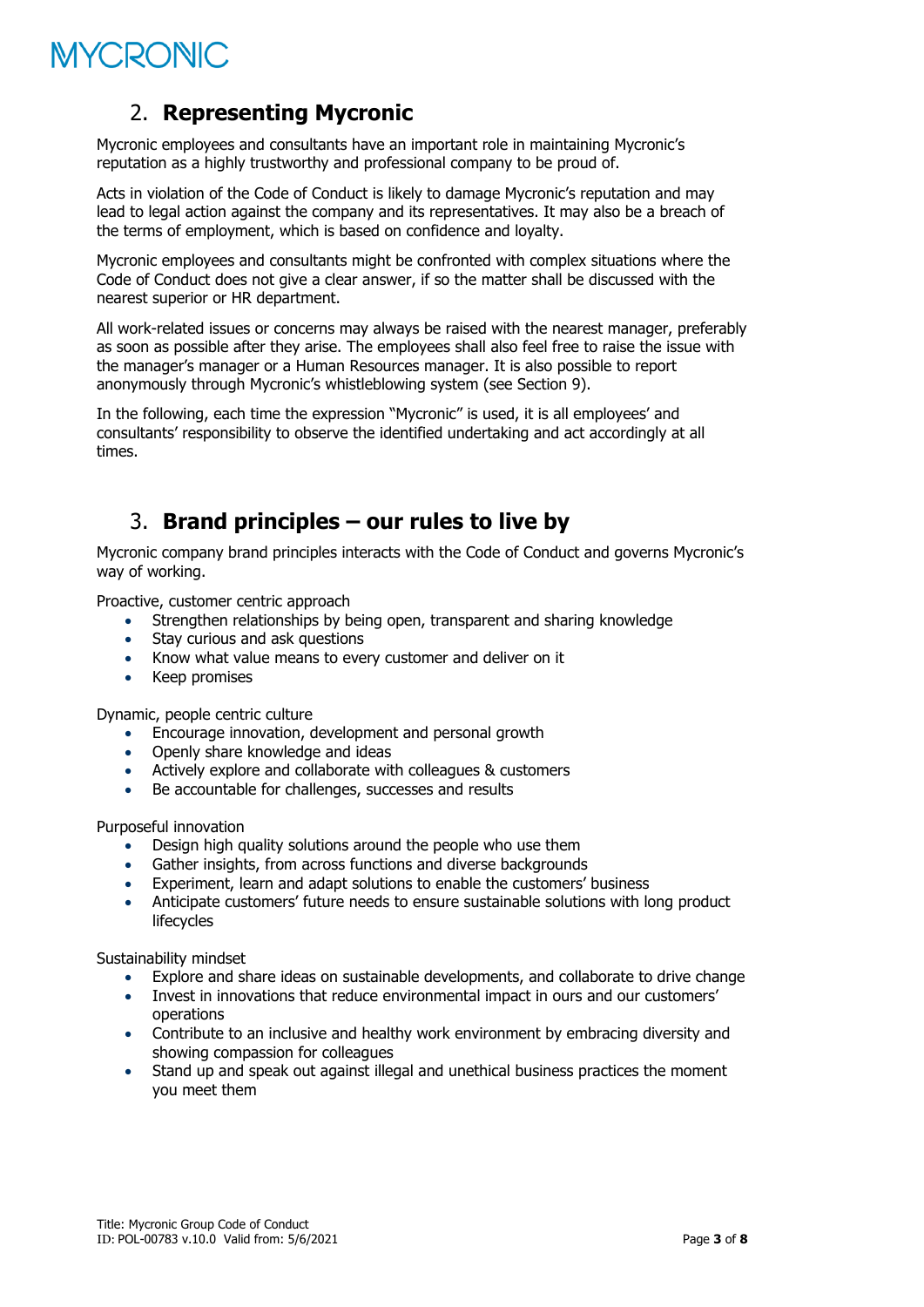

#### <span id="page-3-0"></span>4. **Human and Labor Rights**

Mycronic shall support and respect the protection of human and labor rights. All employees and consultants shall be part of a fair and ethical workplace and treated with dignity and respect.

#### <span id="page-3-1"></span>4.1. Human Rights

Mycronic shall:

4.1.1 support and respect fundamental human rights and not be complicit in human rights violations within its sphere of influence,

4.1.2 carry out human rights due diligence as appropriate to the size, the nature and context of operations and the severity of the risks of adverse human rights impacts.

#### <span id="page-3-2"></span>4.2. Fair Employment Conditions

Employees and consultants shall understand their assignments, terms and conditions. Written documents outline the basic terms and conditions in a language understandable to the individual.

The terms of the employment and working hours shall be fair and reasonable and comply with applicable local laws and collective agreements. Mycronic pays employees at least the minimum wage and applicable overtime wages defined by national laws or any applicable collective agreements. Deductions from wages as a disciplinary measure shall not be permitted.

#### <span id="page-3-3"></span>4.3. Equal Employment Opportunities and Non-Discrimination

Diversity is a valuable asset for Mycronic. Mycronic encourages differences between people and everyone's equal opportunities. No one shall be discriminated due to ethnicity or national origin, gender, sexual identity or orientation, family status, pregnancy, age, disabilities, union membership or employee representation.

Neither shall discrimination occur due to culture, religious or political beliefs, professional background or any other characteristic or factor protected by local law.

#### <span id="page-3-4"></span>4.4. Prevention of Child Labor, Modern Slavery and Trafficking

No person who is below the minimum legal age for employment shall be employed or engaged. Minimum age is the age of completion of compulsory schooling, or not less than 15 years, or not under the minimum age for employment in the country, whichever is greatest. Employees under the age of 18 shall not perform night shifts, overtime and alike which could jeopardize their health or safety.

Mycronic does not accept the use of any kind of involuntary or forced labor, whether in the form of indentured labor, bonded labor or other forms. Mycronic prohibits mental and physical coercion, slavery and human trafficking.

#### <span id="page-3-5"></span>4.5. Health and Safety, Anti-Harassment and Anti-Abuse

Health and safety are important and Mycronic works pro-actively to eliminate accidents, illnesses and injuries. Mycronic shall fulfill all applicable local legal occupational health safety regulations, which includes having emergency preparedness and response procedures in place. Sound safety practices shall be carefully followed in all Mycronic workplaces. To protect Mycronic employees, the public, and our communities all business activities shall be conducted under proper safety precautions.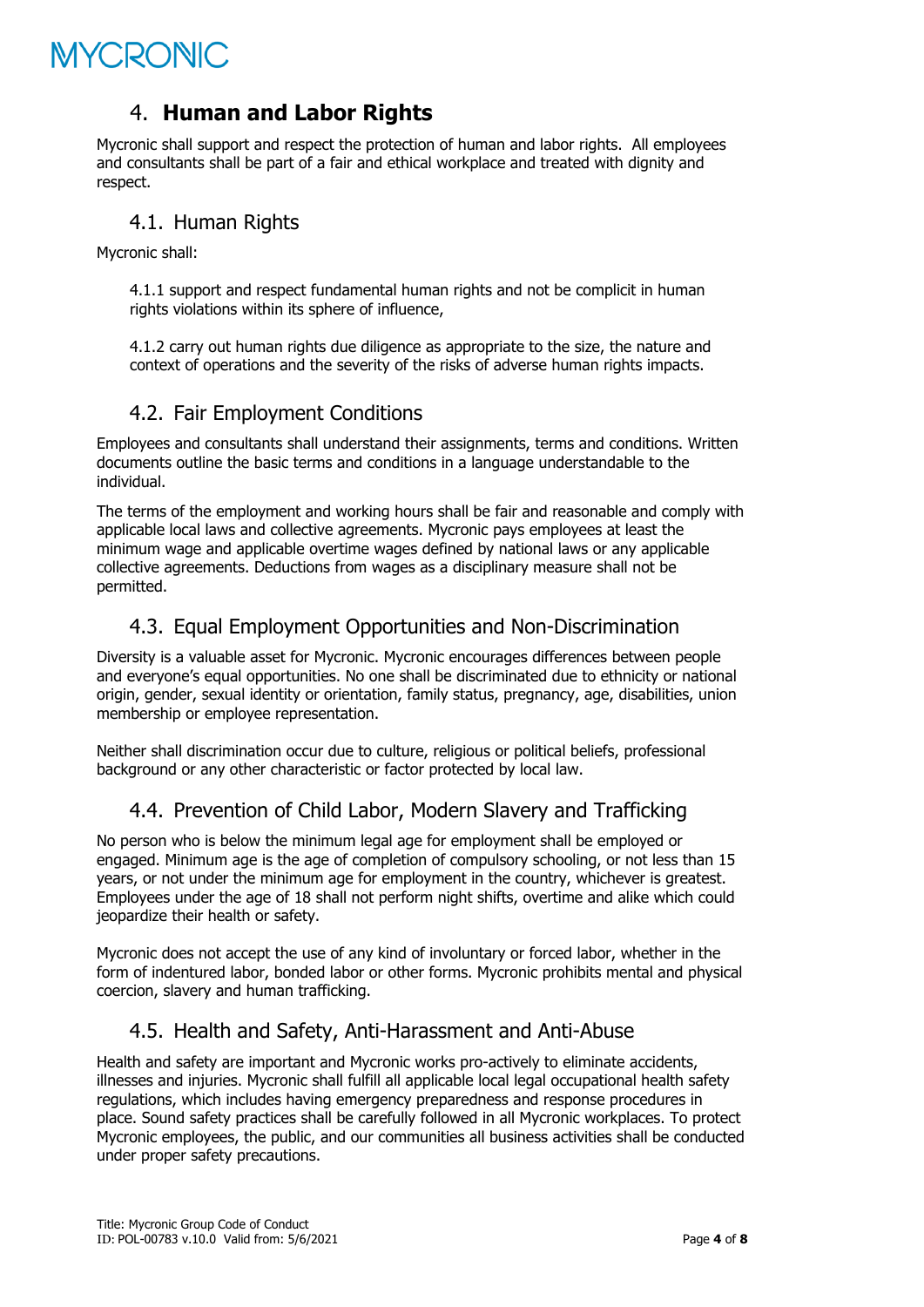

Mycronic shall work to increase its employees' awareness of health and safety and shall ensure that its employees have received appropriate occupational health and safety training. Workers shall be provided with appropriate personal protective equipment and receive information and training regarding the use of hazardous or toxic substances in the workplace, when relevant.

Mycronic is committed to providing a workplace free of harassment and abuse. Any form of harassment, corporal punishment, bullying, physical, mental, sexual or verbal abuse or other cruel or abusive disciplinary practices in the workplace is prohibited.

Mycronic prohibits the illegal use or possession of alcohol, drugs and other controlled substances.

#### <span id="page-4-0"></span>4.6. Freedom of Association

Mycronic fully recognizes employees' freedom of association and right to bargain collectively. Representatives for trade unions shall not be subjected to any discrimination.

## <span id="page-4-1"></span>5. **Business Ethics**

This Code of Conduct outlines the minimum business ethical standards and expectations that Mycronic requires its employees and consultants to comply with. All employees and consultants of Mycronic shall be required to conduct the business responsibly and always in accordance with applicable laws and regulations and good business practice.

#### <span id="page-4-2"></span>5.1. Anti-Corruption, Anti-Bribery, Anti-Trust and Anti-Money Laundering

Mycronic has a zero-tolerance policy towards any form of corruption and financial irregularity, for example bribery, facilitation payments, fraud, money laundering, extortion or embezzlement. Suspected behavior shall be reported and investigated.

Payments or other benefits to public officials or private sector employees and/or their family members with the aim of obtaining or retaining advantages shall be prohibited. In addition, no one representing Mycronic may, directly or indirectly, ask for or accept any kind of bribe, kickback or any other unlawful or unethical benefit.

Mycronic shall conduct its business in full compliance with all applicable anti-trust and fair competition laws.

#### <span id="page-4-3"></span>5.2. Gifts, Offerings and Avoiding Conflict of Interest

Mycronic always makes business decisions on objective grounds, and never based on personal benefits. A conflict of interest arises in any situation where there may be a suspicion that a personal interest has prevailed.

Gifts, benefits, reimbursements or entertainment that might constitute a conflict of interest or violation of law shall not be offered or accepted.

Upon questions of a gift or offer is appropriate or not, the nearest manager and/or advice from Mycronic Legal department shall always be consulted.

#### <span id="page-4-4"></span>5.3. Documentation of Policies and Business Activities

All business dealings shall be transparently performed and accurately reflected in Mycronic's policies, business books and records.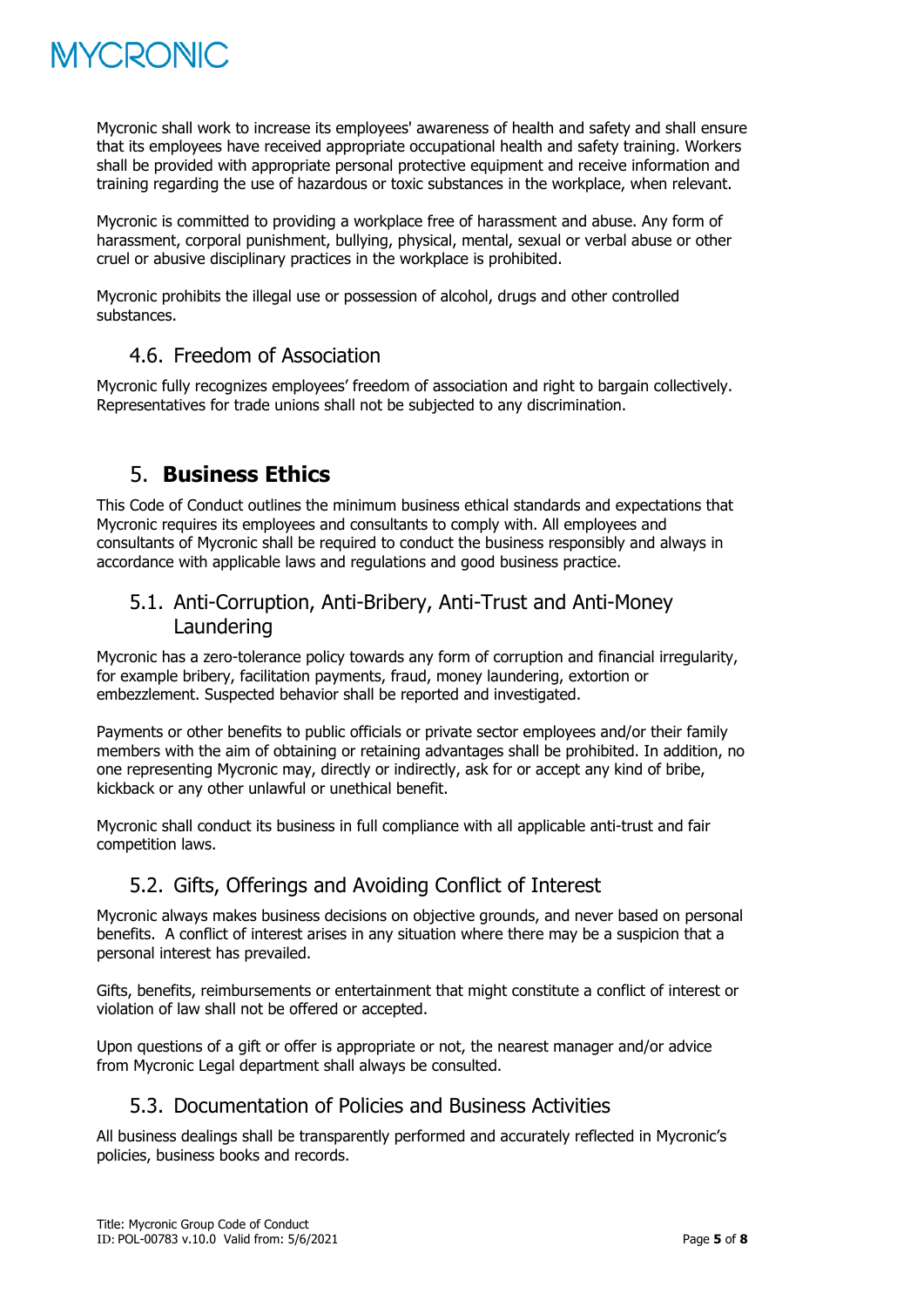

Information regarding labor, health and safety, environmental practices, business activities, structure, financial situation and performance is to be disclosed in accordance with applicable regulations and prevailing industry practices. Standards of fair business, advertising and competition shall be upheld.

#### <span id="page-5-0"></span>5.4. Intellectual Property

Intellectual property rights are of great importance to Mycronic and shall always be respected and protected. This is essential in all parts of the business chain and in all work for Mycronic.

Mycronic's customers' and suppliers' intellectual property rights shall also always be respected.

#### <span id="page-5-1"></span>5.5. Privacy

Mycronic respects the privacy of individuals. When obtaining and processing personal data, Mycronic complies with applicable personal data laws and regulations on the processing of personal data and ensures adequate level of data protection for both employees and customers. This topic is further elaborated upon in Mycronic's Privacy Policy.

#### <span id="page-5-2"></span>5.6. Customs and Trade Restrictions

Mycronic shall:

conduct all transactions in accordance with applicable export control and customs laws and regulations. Mycronic employees and consultants shall ensure that export or import of any Mycronic merchandise, samples, spares, replacement parts, or software, by shipment, mail, courier or other means, only shall be approved by employees designated to clear the import or export,

conduct all business in compliance with laws, regulations and trade restrictions imposed by the sanctions authorities e.g. governments, international organizations (such as the United Nations) and supranational bodies (such as the European Union),

not export any goods or provide services to any party or customer if Mycronic knows or has reason to believe that the Mycronic item will be used or retransferred in a manner contrary to applicable export control or trade sanction laws and regulations or if the party, or any other party to the transaction, is listed in connection with such trade sanctions program or other applicable list of proscribed individuals or entities.

#### <span id="page-5-3"></span>5.7. Conflict Minerals

Mycronic strives to ensure that the sourcing of minerals and metals do not, directly or indirectly, finance or benefit armed groups or cause or contribute to human rights violations. As part of Mycronic's commitment to responsible sourcing, due diligence shall be exercised with respect to the sourcing and extraction of raw materials from conflict affected and highrisk areas, including tin, tantalum, tungsten and gold, used in products. The due diligence shall be consistent with relevant parts of the OECD Due Diligence Guidance or equivalent processes.

## <span id="page-5-4"></span>6. **Environment**

Mycronic is committed to sustainable development and excellent and sustainable performance of its activities, products and services.

Mycronic shall comply with all environmental laws, rules and regulations in all the countries in which the company operates.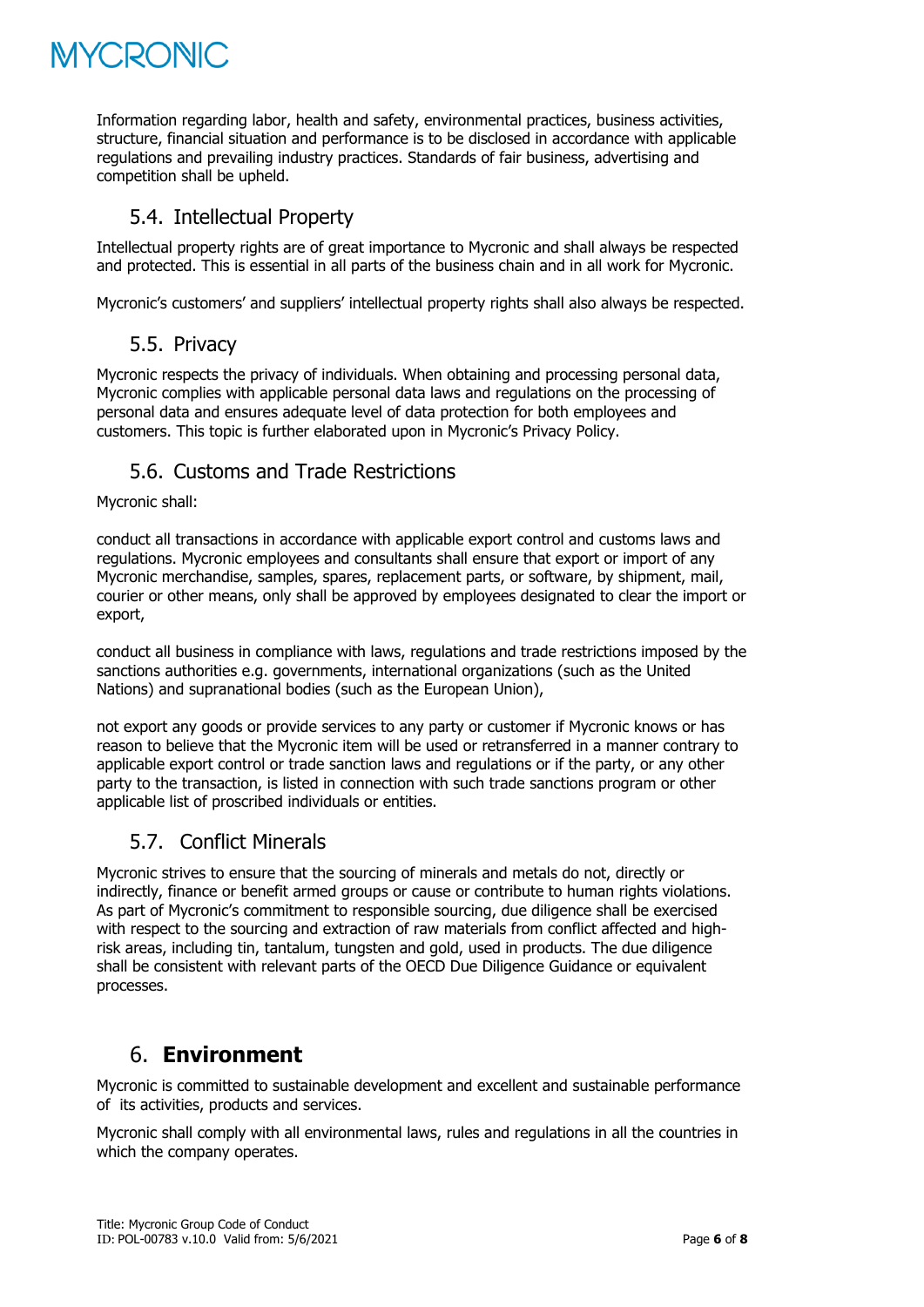

Energy, materials and natural resources shall be used efficiently, and waste and residual products shall be minimized.

#### <span id="page-6-0"></span>6.1. Precautionary principle

Mycronic applies the precautionary approach to reduce or avoid negative impacts on the environment.

Chemicals and other substances, materials, methods and processes posing environmental and health risks shall be avoided, risks evaluated and managed and suitable alternatives selected when not unreasonable from the business perspective.

Appropriate methodologies shall be used to determine significant issues, aspects, risks and opportunities, for setting and reviewing objectives and targets, and as a basis for communicating sustainability performance of our operations, products and services.

#### <span id="page-6-1"></span>6.2. Initiatives to promote environmental responsibility

Knowledge, experience sharing and collaboration with colleagues and stakeholders are important factors to be successful in environmental work.

All employees shall actively seek information about the environmental impact of our products, services and activities and contribute with ideas and actions to reduce environmental risks and improve environmental performance. Caring about the environment shall be a natural part of daily business.

Environmental responsibility and ownership in relation to sustainability issues shall be an integral part of business processes throughout the value chain.

#### <span id="page-6-2"></span>6.3. Environmentally friendly technologies

Mycronic shall continuously reduce its environmental impact by implementing systematic ways of working and responsible business practices and standards that go beyond legal compliance. Environmentally friendly technologies, processes and solutions that reduce the environmental footprint shall be actively considered and encouraged.

# <span id="page-6-3"></span>7. **Being a Listed Company**

As a Swedish listed company, Mycronic follows the EU Market Abuse Regulation ("MAR") and Swedish insider legislation. Insider information refers to all types of non-public information and/or knowledge of circumstances which is likely to have a significant effect on the share price if it became publicly known. Persons holding insider information which would have an expected impact on the share price shall not be permitted to trade, or recommend anyone else to trade, in Mycronic shares or other Mycronic instruments as long as they hold this information.

Mycronic has identified a narrow circle of individuals regarded as Persons Discharging Managerial Responsibilities ("PDMR"'s) due to their position and constant access to insider information. These PDMR's cannot trade, or recommend anyone else to trade, during so called closed periods (30 days before any quarterly report) and the PDMR's and their related parties must report their transactions in Mycronic instruments to Mycronic and the Swedish Financial Supervisory Authority. Furthermore, Mycronic keeps a log book when insider information on a specific occasion is subject to delayed disclosure. However, according to Swedish legislation, everyone who receives or has access to insider information must respect the prohibitions on trading and on unauthorized disclosure and is responsible for following Mycronic's insider and communication policies. These general prohibitions apply to all individuals, employees or any others, who hold insider information and they include a prohibition for employees to recommend anyone else to act on such insider information.